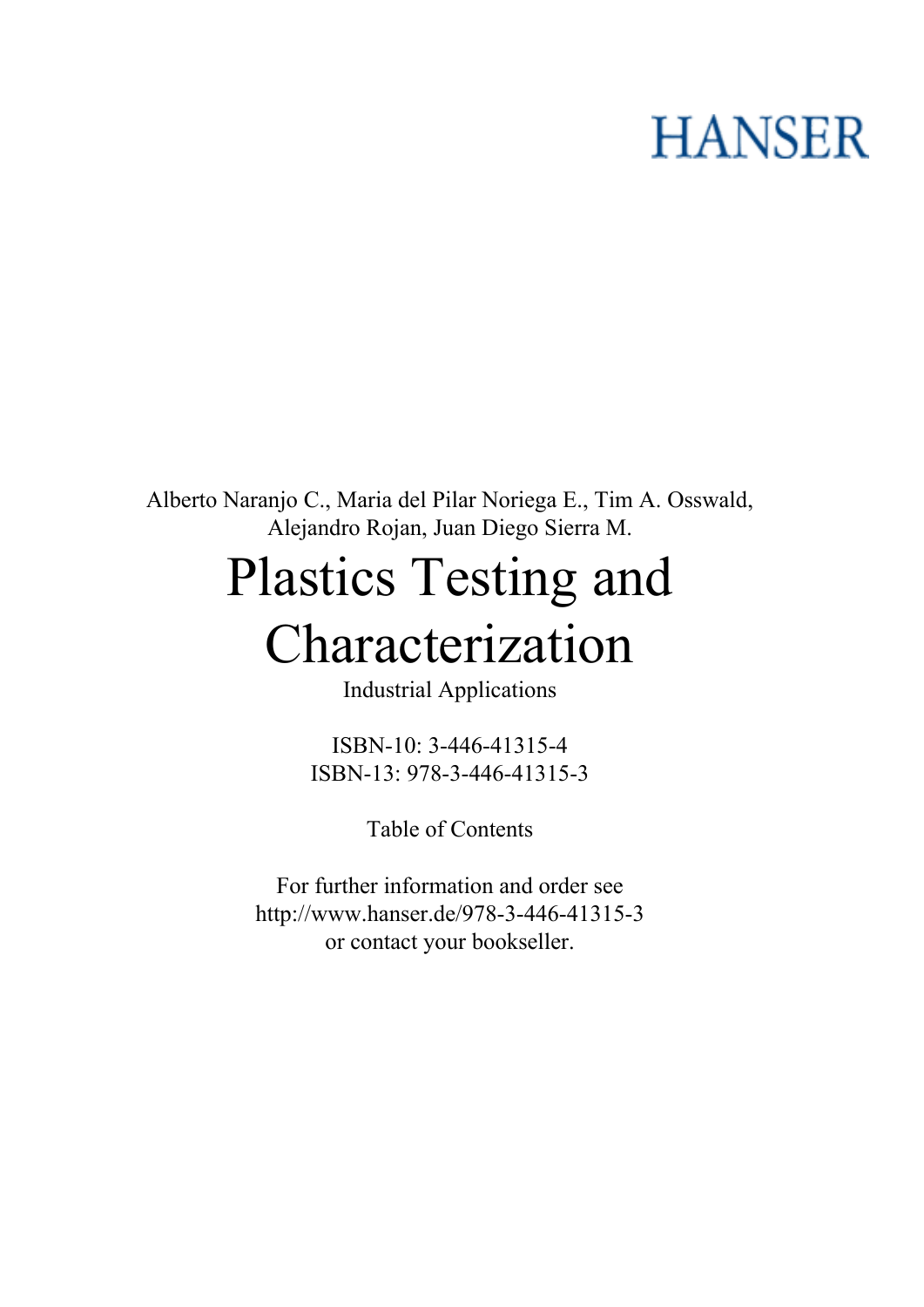## TABLE OF CONTENTS

| Preface |                                                                          |                |  |  |
|---------|--------------------------------------------------------------------------|----------------|--|--|
| 1       | <b>Introduction</b>                                                      | 1              |  |  |
|         | 1.1 Testing Techniques                                                   |                |  |  |
|         | 1.2 Steps for Successful Polymer Characterization                        | $\overline{4}$ |  |  |
|         | 1.3 Preparation and Separation Techniques                                |                |  |  |
|         | References                                                               | 6              |  |  |
|         | <b>Spectroscopy</b>                                                      | 7              |  |  |
|         | 2.1 FTIR Spectroscopy                                                    |                |  |  |
|         | FTIR Spectrophotometer<br>2.1.1                                          | 9              |  |  |
|         | <b>FTIR Techniques</b><br>2.1.2                                          | 11             |  |  |
|         | Correlation of Polymer and Additives Structure and FTIR Spectra<br>2.1.3 | 14             |  |  |
|         | 2.1.4<br>Useful FTIR Standard Measuring Techniques                       | 20             |  |  |
|         | 2.2 Raman Spectroscopy                                                   |                |  |  |
|         | 2.3 Energy Dispersive X-Ray Spectroscopy                                 |                |  |  |
|         | References                                                               | 53             |  |  |
| 3       | <b>Gas Chromatography and Selective Mass Detection</b>                   | 55             |  |  |
|         | 3.1 Gas Chromatography Instrumentation                                   | 55             |  |  |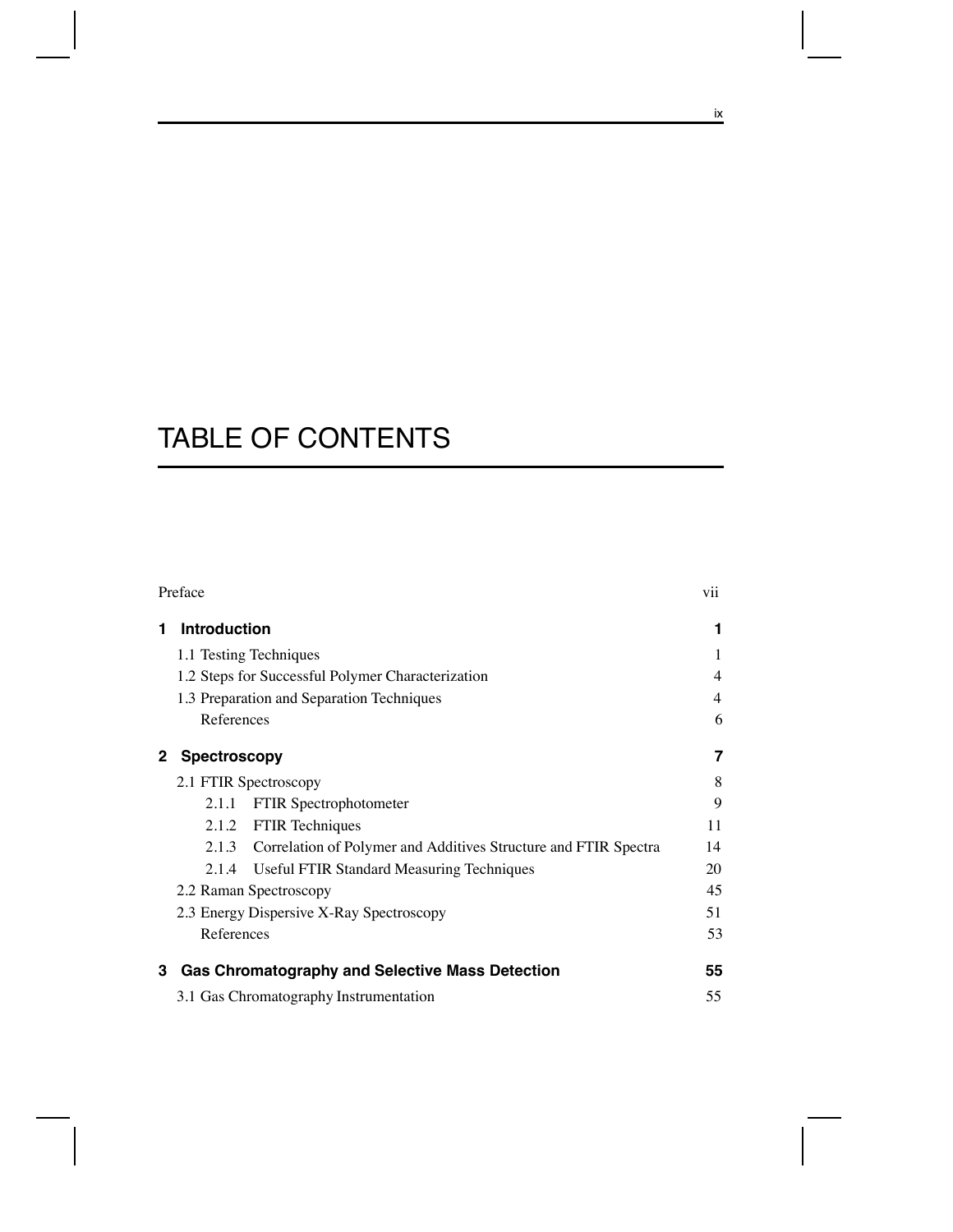|   |                      | 3.2 Correlation of Additive Structure and Mass Spectra | 59  |
|---|----------------------|--------------------------------------------------------|-----|
|   |                      | 3.3 Selected Standards for Gas Chromatography Testing  | 62  |
|   | References           |                                                        | 73  |
| 4 |                      | <b>Thermal Properties</b>                              | 75  |
|   |                      | 4.1 Thermal Conductivity                               | 75  |
|   |                      | 4.2 Specific Heat and Specific Enthalpy                | 80  |
|   | 4.3 Density          |                                                        | 84  |
|   |                      | 4.4 Thermal Diffusivity                                | 84  |
|   | 4.4.1                | New Developments in Thermal Diffusivity Measurement    | 88  |
|   |                      | 4.5 Linear Coefficient of Thermal Expansion            | 91  |
|   | 4.6 Curing Behavior  | 97                                                     |     |
|   |                      | 4.7 Thermal Analysis and Measuring Devices             | 100 |
|   |                      | 4.7.1 Differential Scanning Calorimetry (DSC)          | 102 |
|   | 4.7.2                | Thermogravimetry (TGA)                                 | 120 |
|   | References           |                                                        | 126 |
| 5 | <b>Melt Rheology</b> |                                                        | 127 |
|   |                      | 5.1 Basic Concepts and Terminology                     | 128 |
|   |                      | 5.2 Constitutive Models                                | 142 |
|   |                      | 5.2.1 Newtonian Model                                  | 143 |
|   |                      | 5.2.2 Power Law Model                                  | 143 |
|   |                      | 5.2.3 Bird-Carreau-Yasuda Model                        | 144 |
|   |                      | 5.2.4 Pressure Dependence of Viscosity                 | 145 |
|   | 5.2.5                | Phan-Thien and Tanner Multimode Model                  | 146 |
|   | 5.3 Rheometry        |                                                        | 147 |
|   | 5.3.1                | The Melt Flow Indexer                                  | 147 |
|   | 5.3.2                | Capillary Viscometer                                   | 150 |
|   |                      | 5.3.3 Rotational Rheometry                             | 157 |
|   | 5.3.4                | <b>Extensional or Elongational Rheometry</b>           | 165 |
|   | References           |                                                        | 183 |
| 6 |                      | <b>Mechanical Properties</b>                           | 185 |
|   |                      | 6.1 Mechanical Properties                              |     |
|   | 6.1.1                | The Short-Term Tensile Test                            | 185 |
|   | 6.1.2                | <b>Impact Strength</b>                                 | 200 |
|   | 6.1.3                | Creep Behavior                                         | 225 |
|   | 6.1.4                | <b>Dynamic Mechanical Tests</b>                        | 241 |
|   | 6.1.5                | <b>Fatigue Tests</b>                                   | 246 |